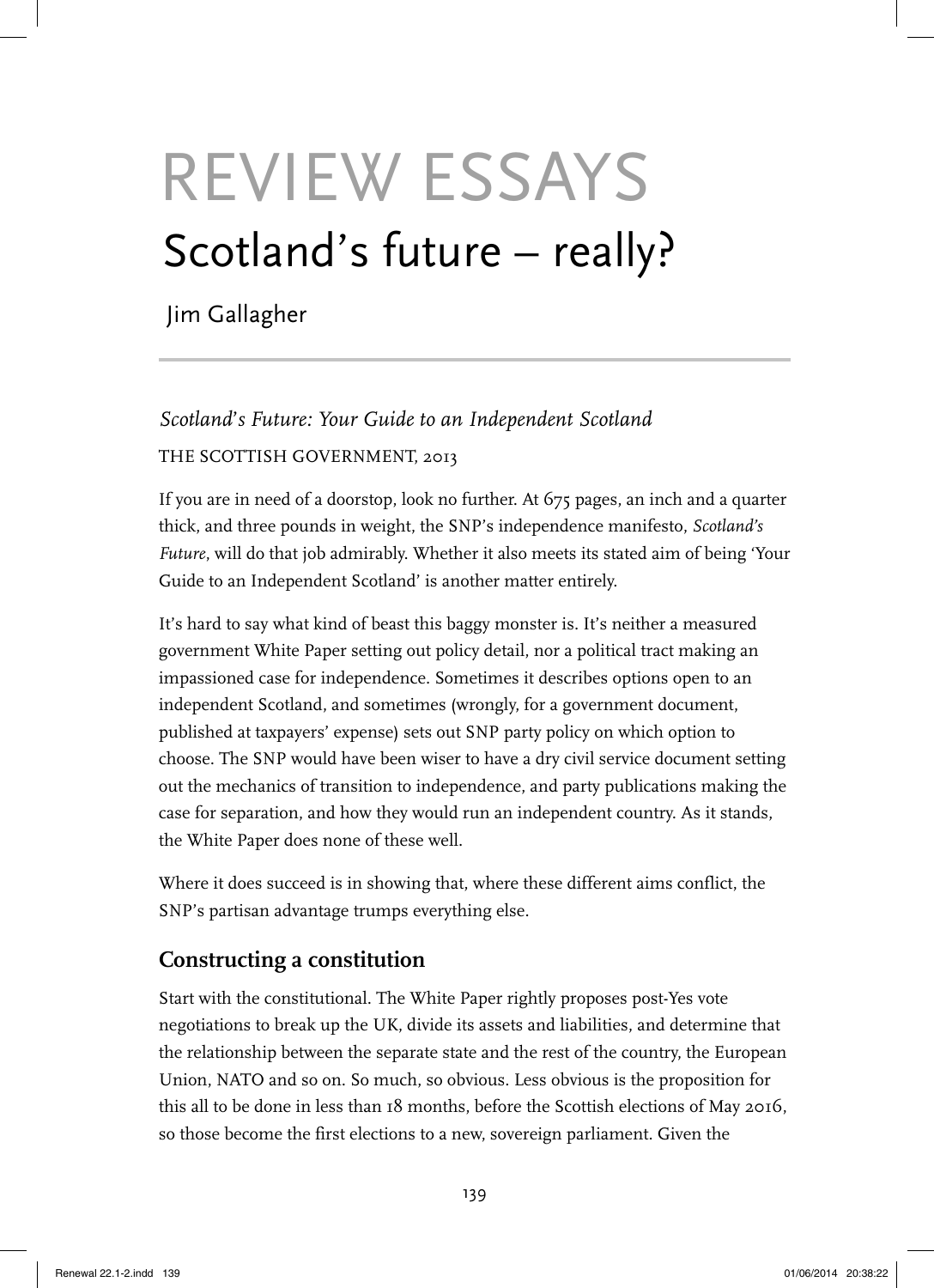complexity of those negotiations, and the intrusion of a UK general election, 18 months is far too short: it took longer than that to negotiate the terms of the independence referendum itself.

Indeed, a small country in these negotiations should keep all its options open, and not tie itself to an end date which it needs agreement to deliver. Scotland's negotiating hand, not strong in the first instance, has just been weakened. The driver is narrowly political: until 2016, the SNP are guaranteed a majority in the Scottish Parliament. After that, they might lose power or have to share it, and Salmond might be unable to wield in the creation of a new state the domineering control that he has exercised over devolved Scottish politics.

A new Scottish state, the paper acknowledges, would write its own constitution. Scotland will have its own Philadelphia moment, and a commission is proposed to do the constitutional drafting. No doubt SNP councils all over Scotland are bidding to host it. Of course a new, codified constitution for a separate state is essential. A drafting commission of the great and the good is a perfectly sensible way to start. You might think it could then be ratified by another referendum, giving the new state a firm foundation. But the White Paper then goes on to prejudge most of the big constitutional choices. Scotland has, apparently, to be a constitutional monarchy, to be reigned over by the House of Windsor. While one can be pretty sure the House of Windsor won't welcome the disintegration of today's realm, it won't turn down the job. Scots are not to be given a choice over that, as the SNP have concluded promising continuity makes a Yes vote marginally more likely.

Similarly a separate Scotland is to have a single chamber parliament, the same size as its devolved parliament, and elected by the same list system. That might not be the right solution for an independent country, but it is that parliament which will ratify the new constitution. All this is to make independence look less a dramatic change, just a bit of tidying up. The new constitution is to include various rights announced in the White Paper: not just the civil and political rights in the European Convention, but some social rights too. You might like to think this represented an abiding commitment to social welfare. But like much of the rest of the White Paper, it is actually just an electoral gambit. Women are thought to be less supportive of independence, so the SNP have discovered a commitment to free childcare, only available under independence – even though it is within their devolved competence now.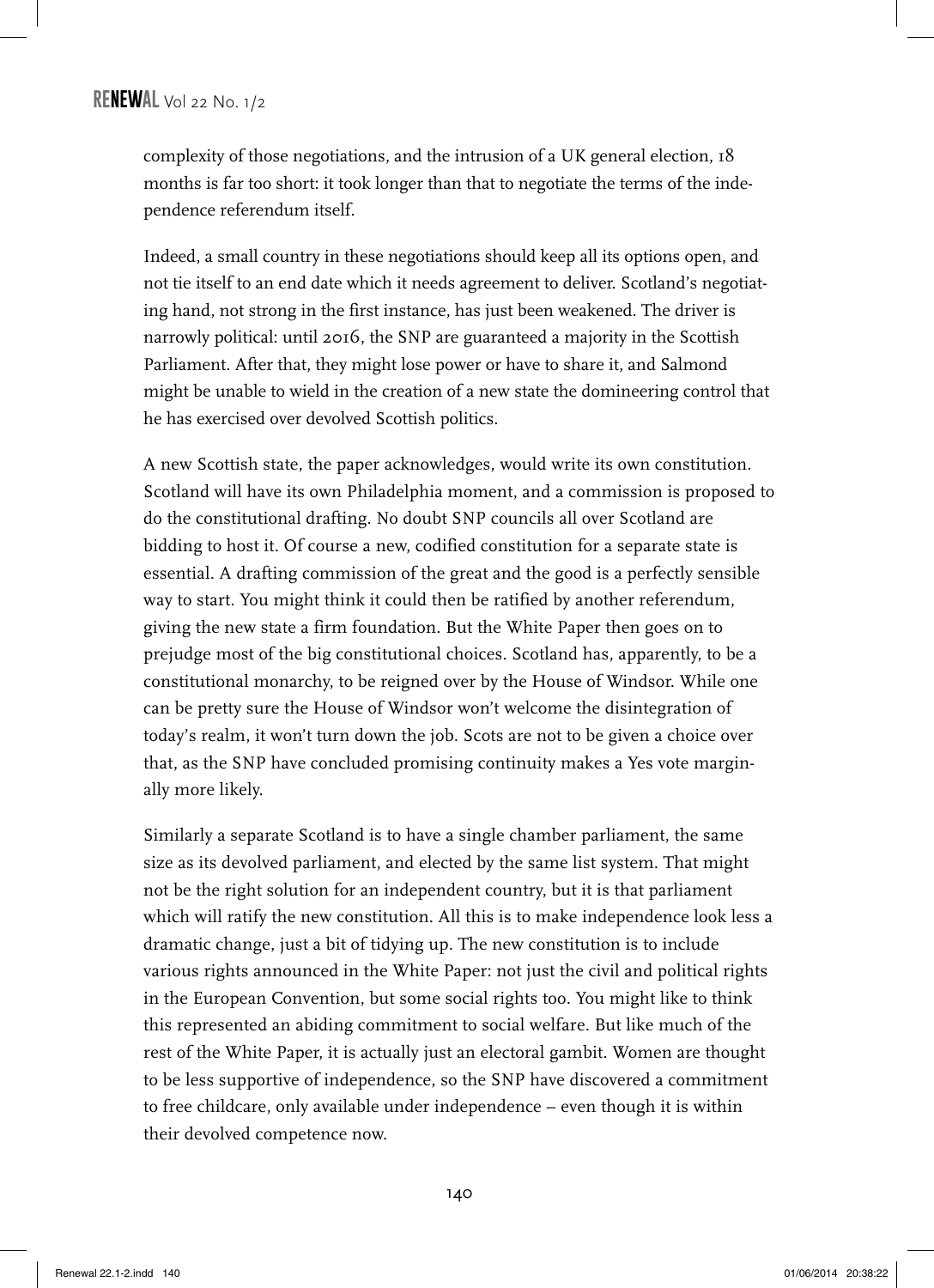## **Just how lite can independence get?**

Before the referendum, the SNP vacillated about just what sort of constitutional choice should be put to Scots. Mr Salmond of course hoped to win the 2011 Scottish election, but even against a weakened Labour, didn't expect an overall majority. So a manifesto promise of an independence referendum was a win-win: nationalist fundamentalists would accept this decision was for the sovereign Scottish people, but the unionist majority in Holyrood would deny them a voice. So an overall majority was a problem: the dog that liked to bark at cars had finally caught one.

Cue much public toying with the idea of a multiple option referendum. Independence didn't command majority support, but maybe more devolution would, and the reality is that many in the SNP are more 'autonomist' than separatist. (By contrast with nationalists in Quebec, the SNP gets very hot under the collar if called separatist.) But the UK government – which played the tactics cannily – was having none of that, and nor were many inside the SNP. It's a yes/no question on independence.

In part as a consequence, the White Paper vision of independence is very circumscribed. More effort is putting in to promising things will stay the same than setting out how they might be different. This process of de-risking has a simple political purpose: even those tempted to vote for independence can see it's a risky project. But the result is an independence plan that is incoherent, and highly dependent on an assumption that the rest of the UK will simply agree to whatever the SNP want.

The currency is the most egregious example, but there are others. Scots are promised for the same licence fee both a Scottish broadcaster (with the enticing prospect of a Scottish Eurovision Song contest entry) as well as all present BBC services, especially *Strictly Come Dancing*. Similarly they are told Scottish universities – a key sector of the economy – will enjoy the same shared research funding with the rest of the UK as they do today. At the same time Scotland will discriminate uniquely against UK students, while cheerfully offering free higher education to the rest of the EU. Similarly, if you believe the White Paper, the rest of the UK will be happy to agree to administer the Scottish welfare system and pay more generous benefits than to their own people.

In short, the SNP's vision is of Scotland which is independent in the matters the SNP would like to run, but still part of the UK for things that are popular with the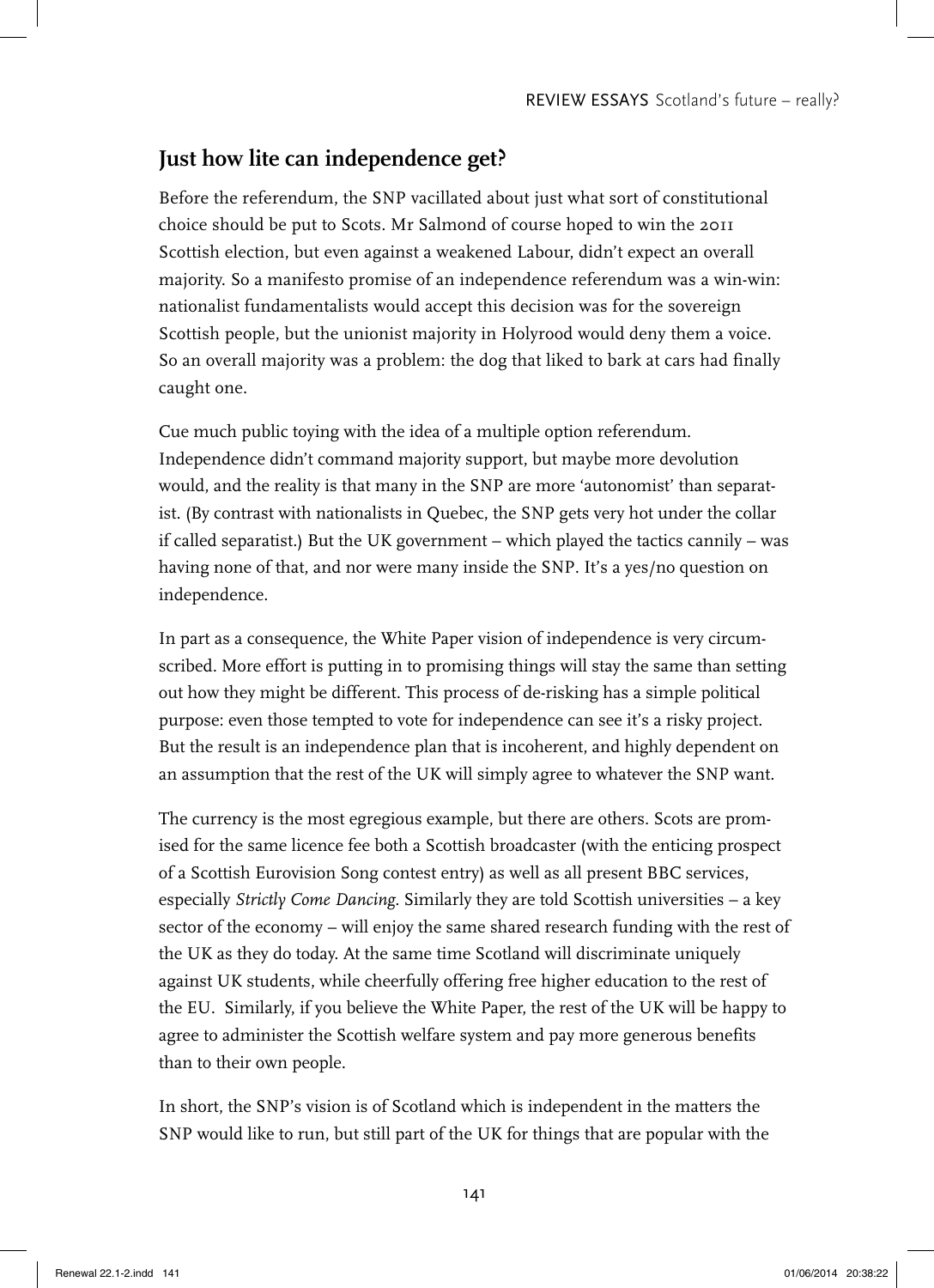Scottish people. The essential offer is that you can keep everything you like about the UK (so long as London is not curmudgeonly) but all the things you don't like will be decided in Scotland – where, naturally, they would be better. The challenge for the UK Government and No campaigners is to make the obvious point that Scots cannot have their British cake and eat it, without that swiftly being presented as a vindictive reaction to a reasonable request.

### **It**'**s the economy**…

Opinion polls confirm what most politicians know: voters regard this primarily as an economic question, and might be persuaded to vote yes if they thought they would be better off. It's a strange sort of national identity which might be donned or doffed for  $f_5$ 00 a year, as one polling question consistently suggests, but certainly economics has dominated the debate so far.

Here the White Paper is interesting. It lists a series of objectives that in principle could be achieved by an independent Scotland, and to which no one would object. Who would not want a richer country, with a more balanced economy, better paid jobs…? But the detailed policies are about keeping the same economic union with the rest of the UK as today. In particular, there is to be a currency union, under which the Bank of England would continue to be Scotland's central bank, to which the UK will agree, as it would obviously be in its interest to.

In fact it's not at all clear that a currency union would suit an independent Scotland. Currency union works fine inside a fiscal and political union. Taxpayer resources can be redistributed across the union to cope with economic imbalances, and in the end the taxpayers of the whole union can stand behind financial institutions that get into trouble, which Scottish ones have recently shown a worrying tendency to do. But those conditions fall away if Scotland separates, and without them currency union would suit neither side – the rest of the UK would be carrying Scottish risks with little or no control over them, and Scotland would get the monetary policy and exchange rate that suited a separate economy.

Here again we see how in the White Paper political calculation trumps economic logic. The vast majority of Scots want to keep the pound, and it is an overriding requirement for the SNP that this shouldn't get in the way of the independence project.

The White Paper is also in denial about Scotland's fiscal position. This is an emotive subject, as the SNP were not wrong to say that North Sea oil – which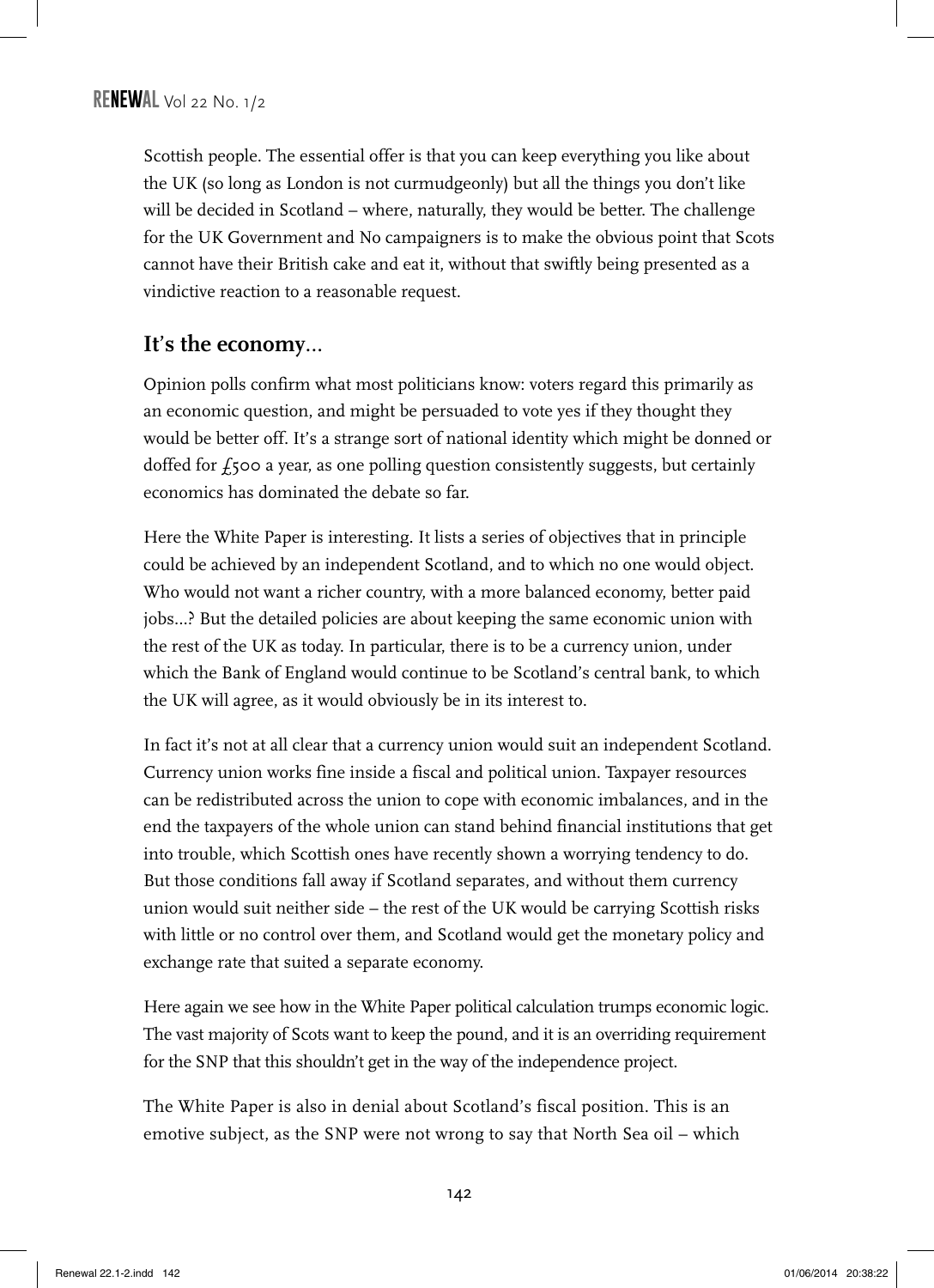would mostly belong to an independent Scotland – financed UK public spending in the 1980s. Had Scotland been independent then, it would have run a substantial surplus, for a while. Inside the UK, the funds have been recycled back to Scotland, through the Barnett formula, to provide consistently higher levels of public spending. But oil is a wasting asset, and the high days of the 1980s are long over. Projections differ, but oil is already in decline, and so Scotland's relatively strong fiscal position in recent decades turned into a much weaker one in 2013, as oil revenues fell. The White Paper deals with this by the simple device of ignoring all fiscal realities beyond 2017. Other commentators have not been so blind, notably work from the IFS and academic economists pointing out the fiscal reality that an independent Scotland would have to make a big fiscal adjustment – markedly bigger spending cuts and tax rises than the whole UK already faces. The SNP's sole fiscal promise (apart from maintaining or increasing different elements of public spending) is to cut air passenger duty, and probably corporation tax.

#### **But Scotland is a social democratic country**…

An appeal to patriotism may be the last refuge of the scoundrel. But the SNP's last refuge is a call for social democracy. The White Paper is littered with references to the Tory policies which would be ditched the minute Scotland became independent. The bedroom tax, universal credit: both would cease. More generous pension increases are promised. All this is predicated on the unpopularity of the Conservative Party. Vote yes, and get rid of the Tories for good. Perhaps this is the Yes campaign's strongest card: they certainly seem to think so, if repetition is any measure.

This approach is replete with irony. Scotland is indeed determinedly anti-Conservative, because the Labour Party successfully painted Mrs Thatcher as anti-Scottish. It returns one solitary Tory MP. But it's not in fact all that more social democratic than the rest of the UK. On most issues, Scottish opinion tracks English quite closely; and in both, the proportion of the population who would like taxation and public spending to grow is a decreasing minority. And the party which was at one time successfully labelled by Labour as the 'Tartan Tories' – the SNP – these days brands itself as left of centre, but contains – to put it politely – a very wide range of opinion. Historically its electoral roots lie in former Conservative areas, and it was only when it made its first progress into Labour heartlands that it was able to secure a majority in Holyrood. Its policies have been uniformly populist – freezing the council tax, making higher education free, abolishing tolls on bridges – and as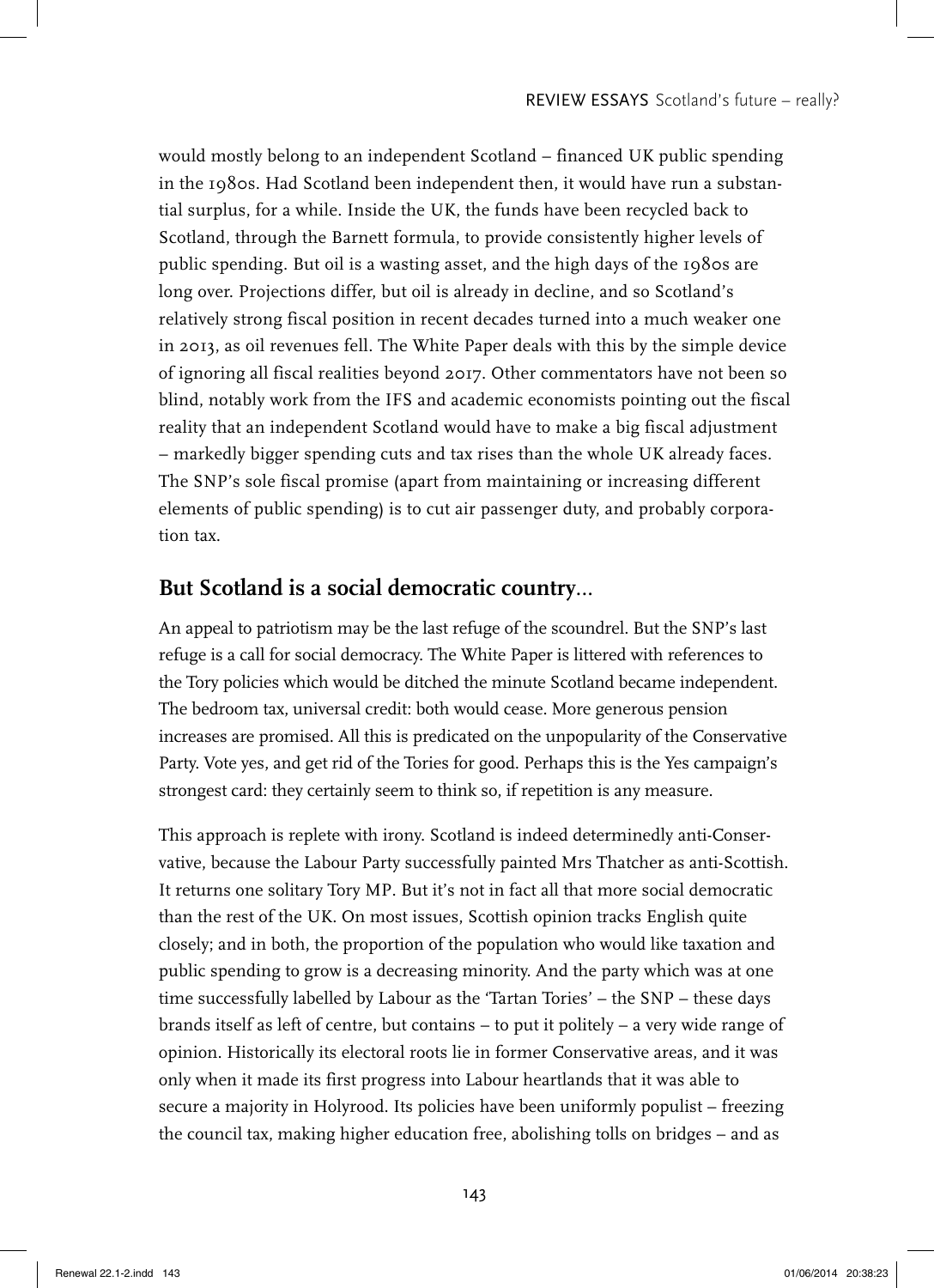a result are redistributive, but to the better off. Naturally, the White Paper mentions this not at all.

The White Paper's big retail offer is a huge increase in state-provided childcare. This has only the most tenuous connection with constitutional change, as these powers are already devolved to Holyrood. The SNP argument that they cannot do this today because the additional tax revenue from working parents accrues to the Treasury, and not them, is no more than a feeble excuse. Arithmetically, more non-working parents than currently exist would have to be drawn into work and pay taxes to cover the costs of the policy. But the White Paper does no arithmetic.

## **Conclusion**

It is relatively easy to pick apart an intellectually incoherent and dishonest document. But in the end, it's not the document that matters. The Scottish government has distributed it, at taxpayers' expense, all across the country. But few will read it. Its main purpose is to enable Mr Salmond to claim that all people's questions are answered, if they would but study the 200 pages of FAQs at the back ('Will Scotland still be in the same time zone? Will I lose my British citizenship? What will the national anthem be?' Yes, no, and don't know, respectively, in case you were worried).

In the months since its publication SNP Ministers have talked about the White Paper less and less. Unfazed by its policy incoherence, they hammer simple, populist messages – vote yes and be Scottish is the core of their message, and on their coat tails a set of lazy, left-leaning commentators fantasise about a Tory-free, nuclear-free, Scotland unshackled from a wicked Westminster which is the source of all problems. Those on the left who want genuine social progress might smile indulgently at this, were the risks it brings not so real. Instead, those who support the union need not merely to unpick the SNP's plans, and identify the risks they bring, but present a coherent case for hanging together with the rest of the UK. This White Paper needs to be matched by a coherent argument for the strength of economic union. From the left there needs to come a moral as well as an instrumental case for security and solidarity in a social union, as Gordon Brown has recently argued. Overall, those who care about Scotland and the UK must at the same time present a compelling picture of how political union can deliver these while providing the significant decentralised power that Scots clearly want. That is where the real Scotland's Future is to be found.